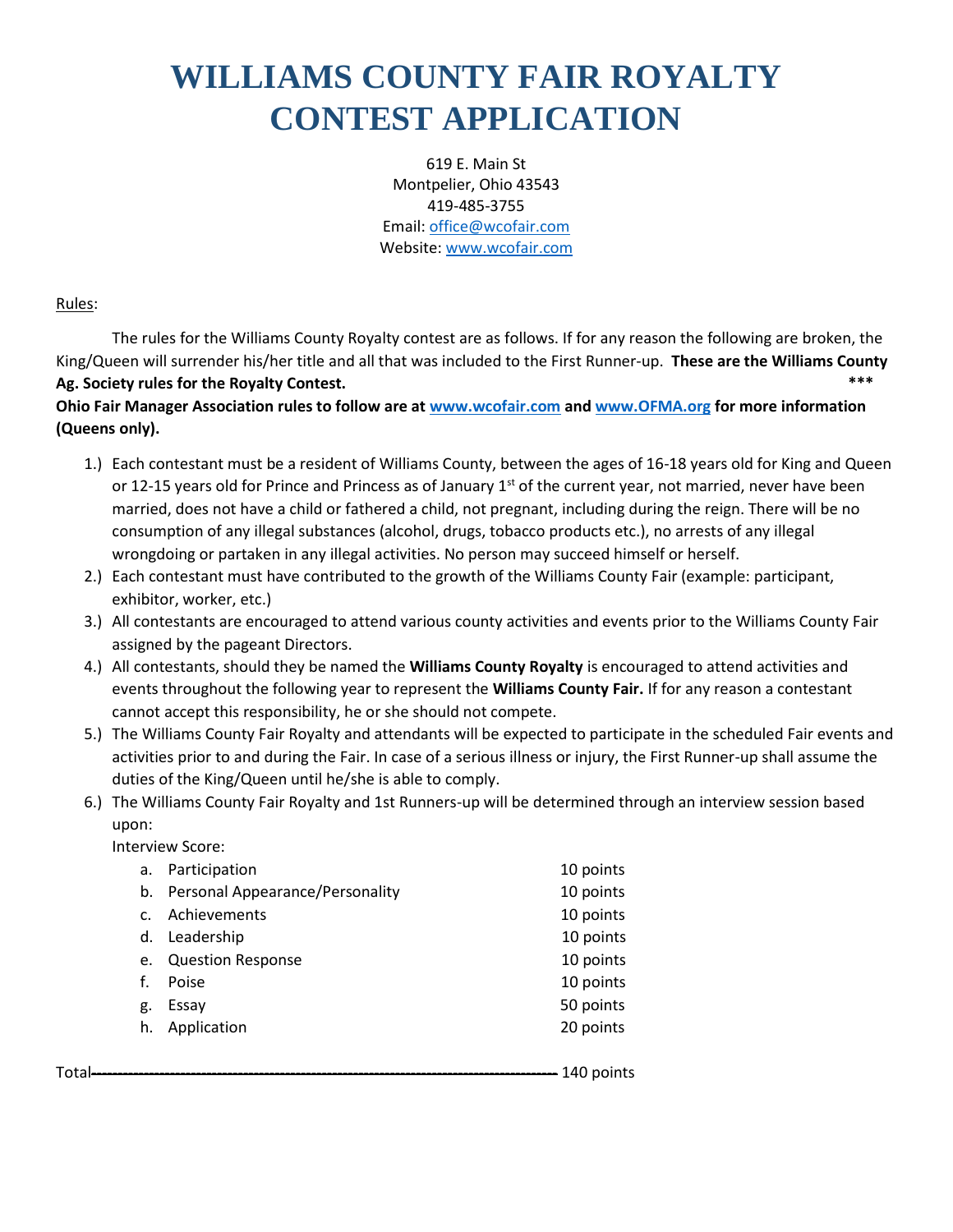Stage Score:

|       | i. Personal Appearance/Personality | 30 points  |
|-------|------------------------------------|------------|
|       | Poise                              | 30 points  |
|       | k. Final Question                  | 50 points  |
| Total |                                    | 110 points |

- 7.) The Williams County Fair Royalty will be crowned on the first Saturday of fair at 5:00 pm at a designated location.
- 8.) Each contestant's dress code is to be semi-formal to formal attire.
- 9.) **It is MANDATORY** for the Queen to compete at the state contest in **January of the following year during the OFMA convention in Columbus, Ohio. If for some reason you cannot participate, the 1st Runner-up Queen will fill-in.**
- 10.) **Scholarship for King and Queen CANDIDATES ONLY:** The Dairy Association, Pork Producers, Williams Co. Ag Society and other contributors are sponsoring scholarships for all King and Queen Candidates, so that all candidates have the option to further their Education/Career. This is a one-time event each year and for King and Queen Candidates only. King and Queen Candidates are required to work in the booth of the commodities that sponsor the scholarships during the week of the fair as a thank you. You will be required to get a form signed by each booth to show that you worked.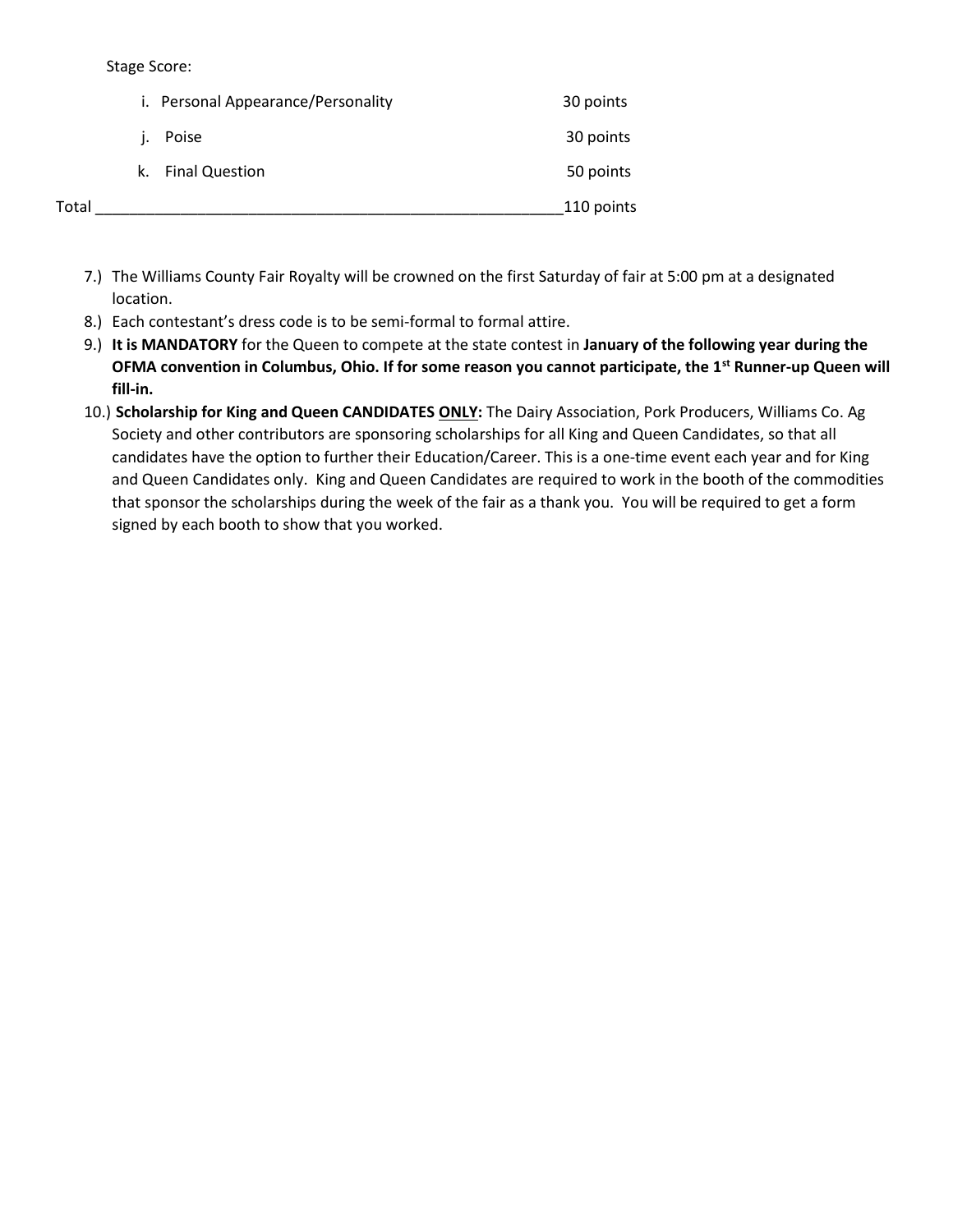### **Royalty Duties:**

- 1.) Will represent the Williams County Fair in each village, city or town parade. Attendants are also to be in the parades.
- 2.) All King and Queen Contestants will assist with the commodity groups during the fair week, as well as with livestock shows (example: Beef & Pork Producers, Dairy Association, Williams Co. Ag. Society, Maple Syrup Festival) . The Prince and Princess will assist with ribbons during the livestock shows at Fair.
- 3.) All Queen/Princess Contestants will wear a semi-formal dress or a pantsuit. All King/Prince contestants will wear a button up shirt or polo with nice slacks to each of the parades or scheduled events.
- 4.) Interviews and photos will be held in May at the Thaman Building with the date and time to be announced.
- 5.) All contestants will meet at the Thaman Building no later than 4:30 on the day of the contest.
- 6.) The contest will be held at 5:00 pm on the first Saturday of the Williams County Fair.
- 7.) The Williams County Ag Society will provide a vehicle and candy for parades, but it is the King and Queen's responsibility to let the contestants know the times and meeting spots for each parade.
- 8.) The Queen will be given \$150.00 for expenses to participate at the OFMA Convention in January in Columbus, Ohio.
- 9.) The King and Queen will receive State Fair Passes so they can participate at different fairs but we also strongly encourage all contestants to attend fairs throughout the year.
- 10.) **Please keep in mind that you are going to be in the public eye and a role model not only for the fair, but Williams County as a whole. This goes for when you are out in public, at a school function, on Facebook, Instagram or Snapchat etc. Any of your actions can be taken under consideration while you are a King or Queen contestant or reigning King or Queen.**

\*\* Prince and Princess are encouraged to assist with events during their term but not mandated.\*\*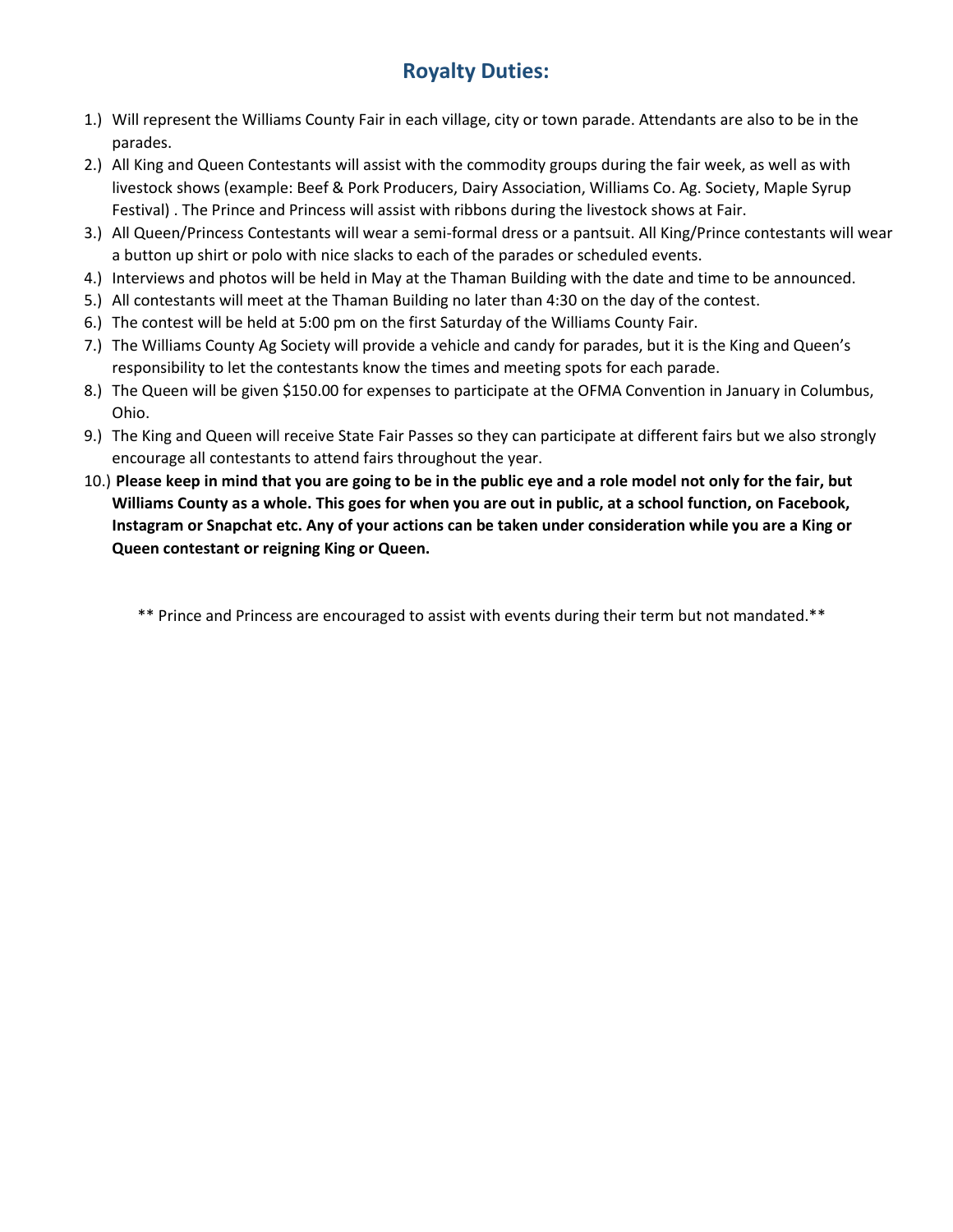## **WILLIAMS COUNTY ROYALTY APPLICATION**

| <b>NUMBER OF YEARS PARTICIPATING IN FAIR ACTIVITES:</b>                                 |  |  |  |  |  |
|-----------------------------------------------------------------------------------------|--|--|--|--|--|
| (Please include this year): _____________________                                       |  |  |  |  |  |
|                                                                                         |  |  |  |  |  |
|                                                                                         |  |  |  |  |  |
|                                                                                         |  |  |  |  |  |
|                                                                                         |  |  |  |  |  |
|                                                                                         |  |  |  |  |  |
|                                                                                         |  |  |  |  |  |
| I agree to abide with the Williams County Fair Royalty rules as well as the OFMA rules: |  |  |  |  |  |
|                                                                                         |  |  |  |  |  |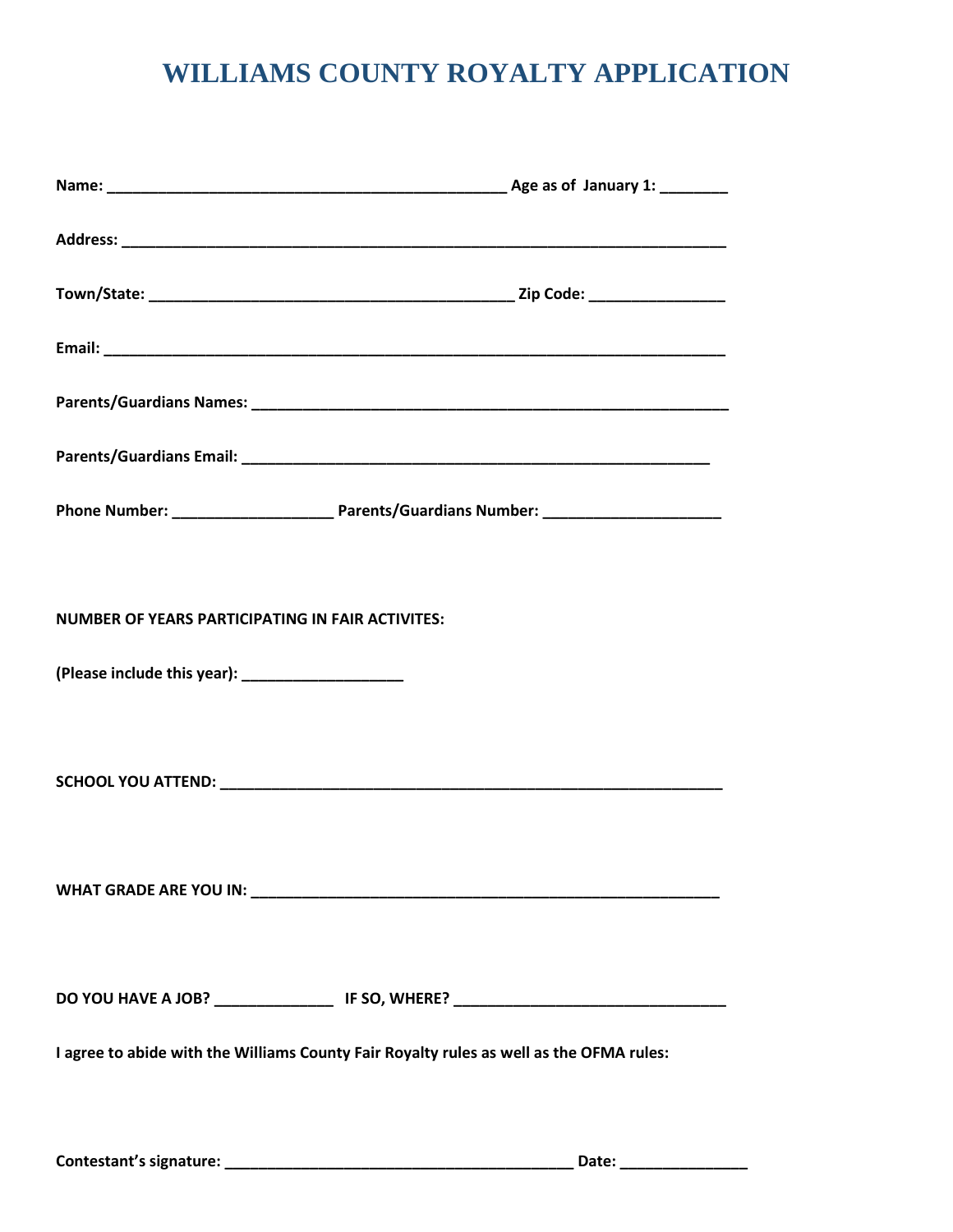## **WILLIAMS COUNTY ROYALTY APPLICATION**

### Please answer the following questions in relation to the Williams County Fair and the organizations of which you represent.

1.) List any and all achievements. (Example: offices held, trips, awards, etc.)

2.) List any and all leadership roles. (Example: taught someone how to show their pig, helped prepare a barn for fair, lead a meeting, etc.)

3.) List any Community Service or Citizenship. (Example: picked up trash, painted barns, volunteered at the humane society, etc.)

4.) What Church, School and Community activities do you participate in? (Example: School musical, Church youth group, Christmas play, etc.)

5.) How have you already promoted the Williams County Fair?

6.) Why do you want to represent the Williams County Fair?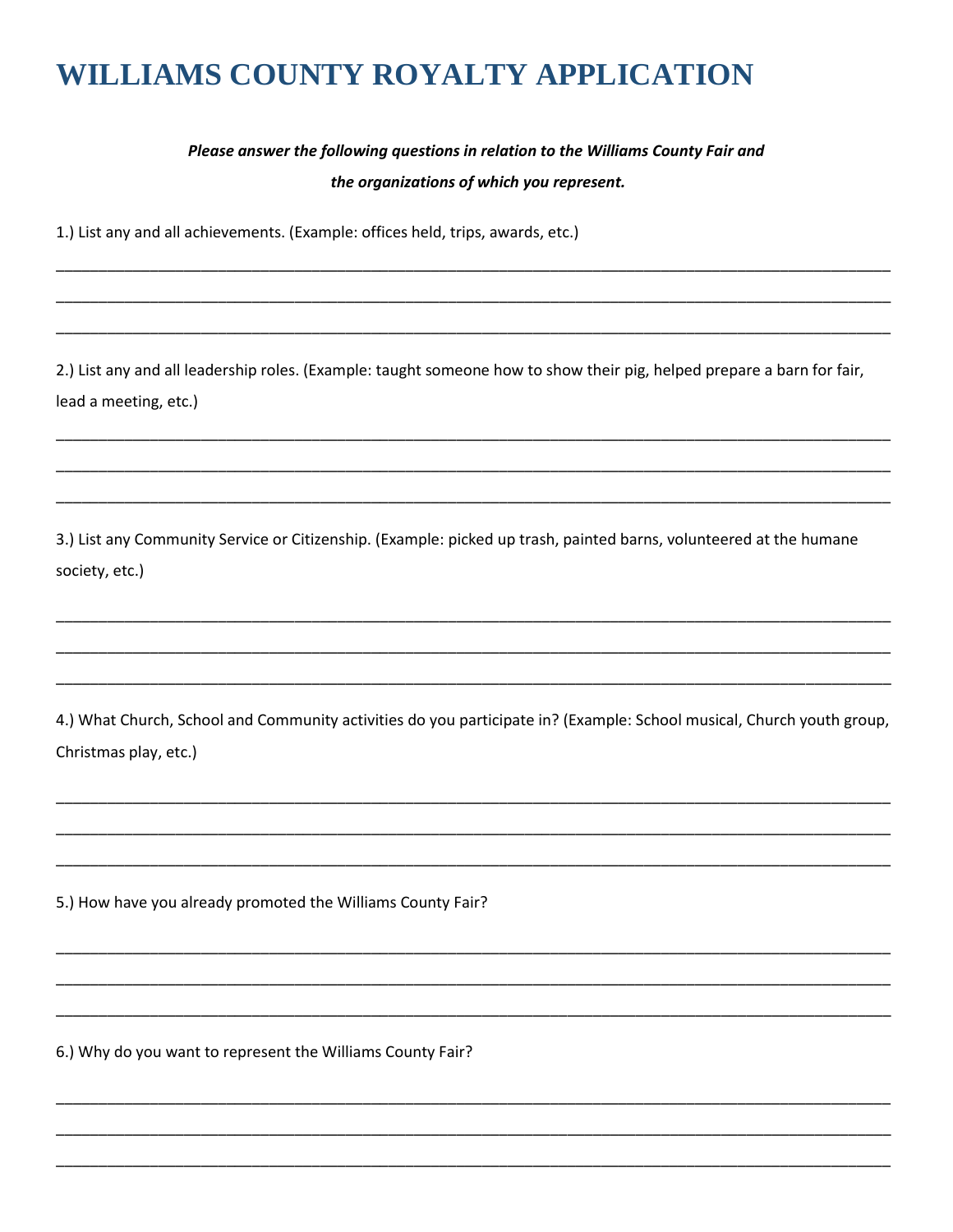7.) What makes you proud of our Fair?

8.) Write a question that you would want to be asked during the interviews or at the fair.

#### **ESSAY**

\_\_\_\_\_\_\_\_\_\_\_\_\_\_\_\_\_\_\_\_\_\_\_\_\_\_\_\_\_\_\_\_\_\_\_\_\_\_\_\_\_\_\_\_\_\_\_\_\_\_\_\_\_\_\_\_\_\_\_\_\_\_\_\_\_\_\_\_\_\_\_\_\_\_\_\_\_\_\_\_\_\_\_\_\_\_\_\_\_\_\_\_\_\_\_\_\_\_

\_\_\_\_\_\_\_\_\_\_\_\_\_\_\_\_\_\_\_\_\_\_\_\_\_\_\_\_\_\_\_\_\_\_\_\_\_\_\_\_\_\_\_\_\_\_\_\_\_\_\_\_\_\_\_\_\_\_\_\_\_\_\_\_\_\_\_\_\_\_\_\_\_\_\_\_\_\_\_\_\_\_\_\_\_\_\_\_\_\_\_\_\_\_\_\_\_\_

\_\_\_\_\_\_\_\_\_\_\_\_\_\_\_\_\_\_\_\_\_\_\_\_\_\_\_\_\_\_\_\_\_\_\_\_\_\_\_\_\_\_\_\_\_\_\_\_\_\_\_\_\_\_\_\_\_\_\_\_\_\_\_\_\_\_\_\_\_\_\_\_\_\_\_\_\_\_\_\_\_\_\_\_\_\_\_\_\_\_\_\_\_\_\_\_\_\_

\_\_\_\_\_\_\_\_\_\_\_\_\_\_\_\_\_\_\_\_\_\_\_\_\_\_\_\_\_\_\_\_\_\_\_\_\_\_\_\_\_\_\_\_\_\_\_\_\_\_\_\_\_\_\_\_\_\_\_\_\_\_\_\_\_\_\_\_\_\_\_\_\_\_\_\_\_\_\_\_\_\_\_\_\_\_\_\_\_\_\_\_\_\_\_\_\_\_

\_\_\_\_\_\_\_\_\_\_\_\_\_\_\_\_\_\_\_\_\_\_\_\_\_\_\_\_\_\_\_\_\_\_\_\_\_\_\_\_\_\_\_\_\_\_\_\_\_\_\_\_\_\_\_\_\_\_\_\_\_\_\_\_\_\_\_\_\_\_\_\_\_\_\_\_\_\_\_\_\_\_\_\_\_\_\_\_\_\_\_\_\_\_\_\_\_\_

\_\_\_\_\_\_\_\_\_\_\_\_\_\_\_\_\_\_\_\_\_\_\_\_\_\_\_\_\_\_\_\_\_\_\_\_\_\_\_\_\_\_\_\_\_\_\_\_\_\_\_\_\_\_\_\_\_\_\_\_\_\_\_\_\_\_\_\_\_\_\_\_\_\_\_\_\_\_\_\_\_\_\_\_\_\_\_\_\_\_\_\_\_\_\_\_\_\_

**King and Queen Applicants:** Please **TYPE** a 200-400 word essay that is double-spaced. The topic of the essay is: **WHAT ARE YOUR CAREER/EDUCATIONAL GOALS & WHAT ROLE HAS YOUR FAIR EXPERIENCES PLAYED IN ACHIEVING THOSE?**

**Prince and Princess Applicants:** Please **TYPE** a 100-200 word essay that is double-spaced. The topic of the essay is: **WHAT IS YOUR FAVORITE THING ABOUT THE WILLIAMS COUNTY FAIR & WHY DO YOU ENJOY PARTICIPATING IN THE FAIR?**

*Please return this form NO LATER than May 1st at 5 pm. You may drop it off in the mailbox at the fair office, email it to the Fair Office* **[office@wcofair.com](mailto:office@wcofair.com) or mail it to:**

#### **Williams County Fair Board**

#### **619 E. Main St**

#### **Montpelier, Oh 43543**

#### **Attn: Royalty Contest**

#### *NO ENTRIES WILL BE ACCEPTED WHICH ARE POST MARKED AFTER MAY 1.*

If you have any questions see the attached form with the contact info for the Royalty committee as well as the reigning Williams County Fair Queen.

Thank you for your interest,

The Royalty Committee